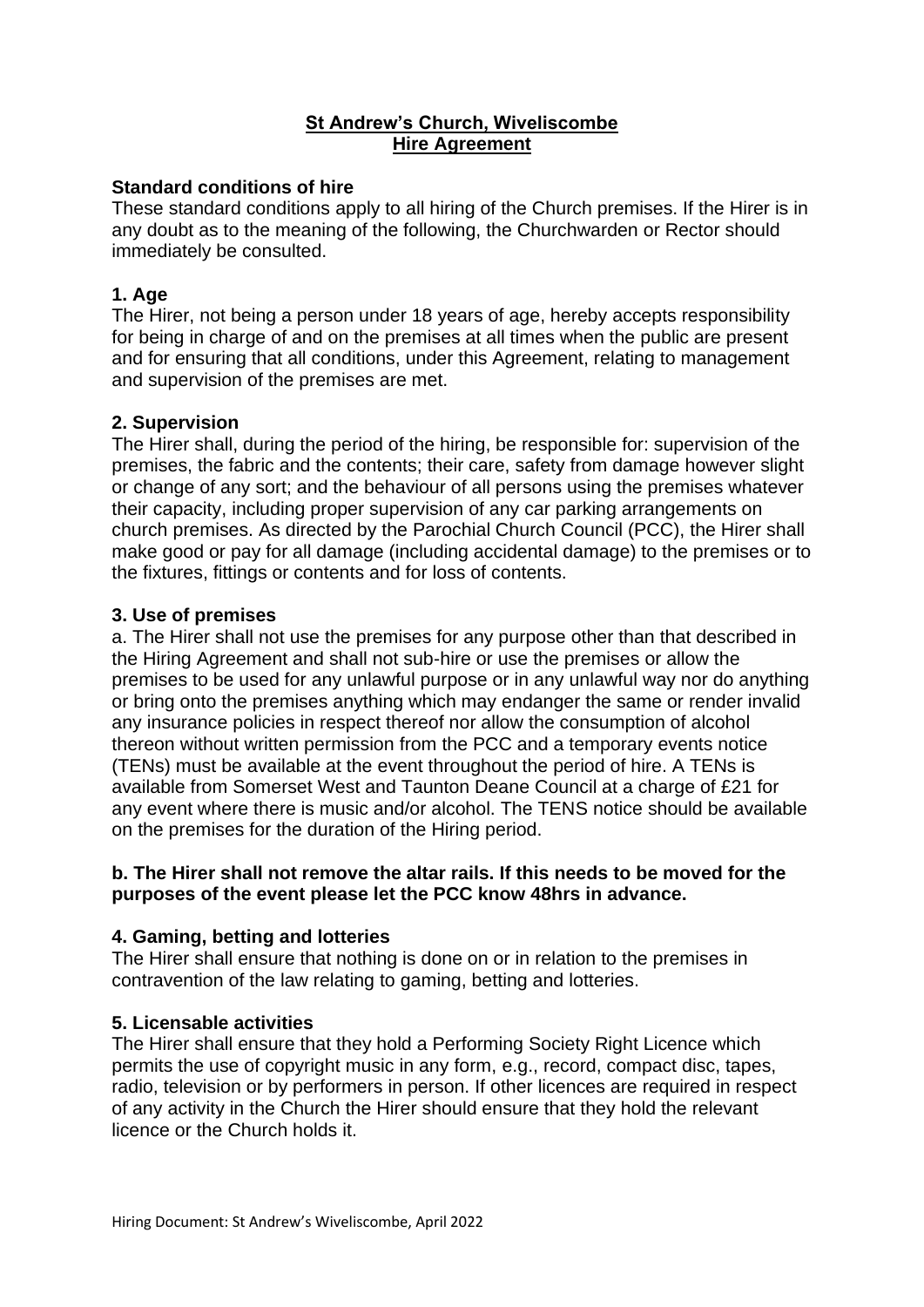# **6. Public safety compliance**

The Hirer shall comply with all conditions and regulations made in respect of the premises by the Local Authority, the Licensing Authority, the Church's Fire Risk Assessment or otherwise, particularly in connection with any event which constitutes regulated entertainment, at which alcohol is sold or provided or which is attended by children. The hirer shall also comply with the Church's health and safety policy. (a) The Hirer acknowledges that they have received instruction in the following matters:

- The action to be taken in event of fire. This includes calling the Fire Brigade and evacuating the Church.
- The location and use of fire equipment. (Include diagram of location when handing over keys.)
- Escape routes and the need to keep them clear.
- Method of operation of escape door fastenings.
- Appreciation of the importance of any fire doors and of closing all fire doors at the time of a fire.

(b) In advance of an entertainment or play the Hirer shall check the following items:

- That all fire exits are unlocked and panic bolts in good working order.
- That all escape routes are free of obstruction and can be safely used.
- That any fire doors are not wedged open.
- That exit signs are illuminated.
- That there are no obvious fire hazards on the premises.

### **7. Means of escape**

All means of exit from the premises must be kept free from obstruction and immediately available for instant free public exit.

### **8. Outbreaks of fire**

The Fire Brigade shall be called to any outbreak of fire, however slight, and details thereof shall be given to the Churchwarden or member of the PCC.

### **9. Health and hygiene**

The Hirer shall, if preparing, serving or selling food, observe all relevant food health and hygiene legislation and regulations. In particular dairy products, vegetables and meat on the premises must be refrigerated and stored in compliance with the Food Temperature Regulations. The premises are provided with a refrigerator.

### **10. Electrical appliance safety**

The Hirer shall ensure that any electrical appliances brought by them to the premises and used there shall be safe, in good working order, and used in a safe manner in accordance with the Electricity at Work Regulations 1989.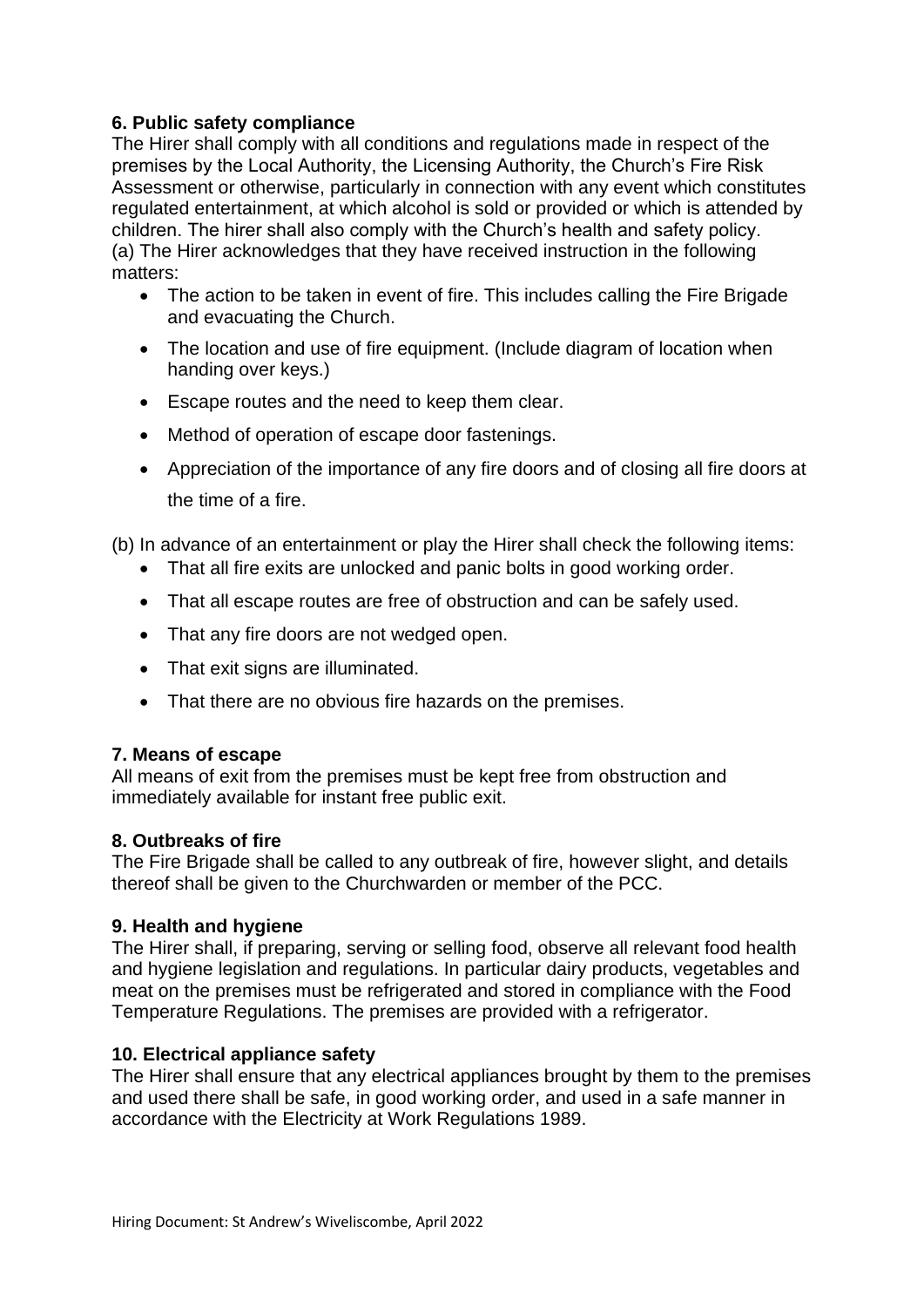# **11. Insurance and indemnity**

The Hirer shall be liable for:

1. the cost of repair of any damage (including accidental and malicious damage) done to any part of the premises including the curtilage thereof or the contents of the premises

2. all claims, losses, damages and costs made against or incurred by the PCC, their employees, volunteers, agents or invitees in respect of damage or loss of property or injury to persons arising as a result of the use of the premises (including the storage of equipment) by the Hirer, and

3. all claims, losses, damages and costs made against or incurred by the PCC, their employees, volunteers, agents or invitees as a result of any nuisance caused to a third party as a result of the use of the premises by the Hirer, and subject to subclause (b), the Hirer shall indemnify and keep indemnified accordingly each member of the PCC and the Church's employees, volunteers, agents and invitees against such liabilities.

4. The PCC shall take out adequate insurance to insure the liabilities described in sub-clauses (a)(i) above and may, in its discretion and in the case of non commercial hirers, insure the liabilities described in sub-clauses (a) (ii) and (iii) above. The PCC shall claim on its insurance for any liability of the Hirer hereunder but the Hirer shall indemnify and keep indemnified each member of the PCC, Rector and Churchwardens against (a) any insurance excess incurred and (b) the difference between the amount of the liability and the monies received under the insurance policy.

5. Where the PCC does not insure the liabilities described in sub-clauses (a)(ii) and (iii) above, the Hirer shall take out adequate insurance to insure such liability and on demand shall produce the policy and current receipt or other evidence of cover to the Rector or Churchwardens. Failure to produce such policy and evidence of cover will render the hiring void and enable the PCC to rehire the premises to another hirer. The PCC is insured against any claims arising out of its own negligence.

### **12. Accidents and dangerous occurrences**

The Hirer must report all accidents involving injury to the public to the Rector or a member of the PCC **as soon as possible** and complete the relevant section in the Church accident book (held in the Church Office). Any failure of equipment belonging to the Church or brought in by the Hirer must also be reported **as soon as possible**. Certain types of accident or injury must be reported on a special form to the Incident Contact Centre. The PCC will give assistance in completing this form. This is in accordance with the Reporting of Injuries, Diseases and Dangerous Occurrences Regulations 1995 (RIDDOR). The Incident Contact Centre can be contacted in any of the following ways: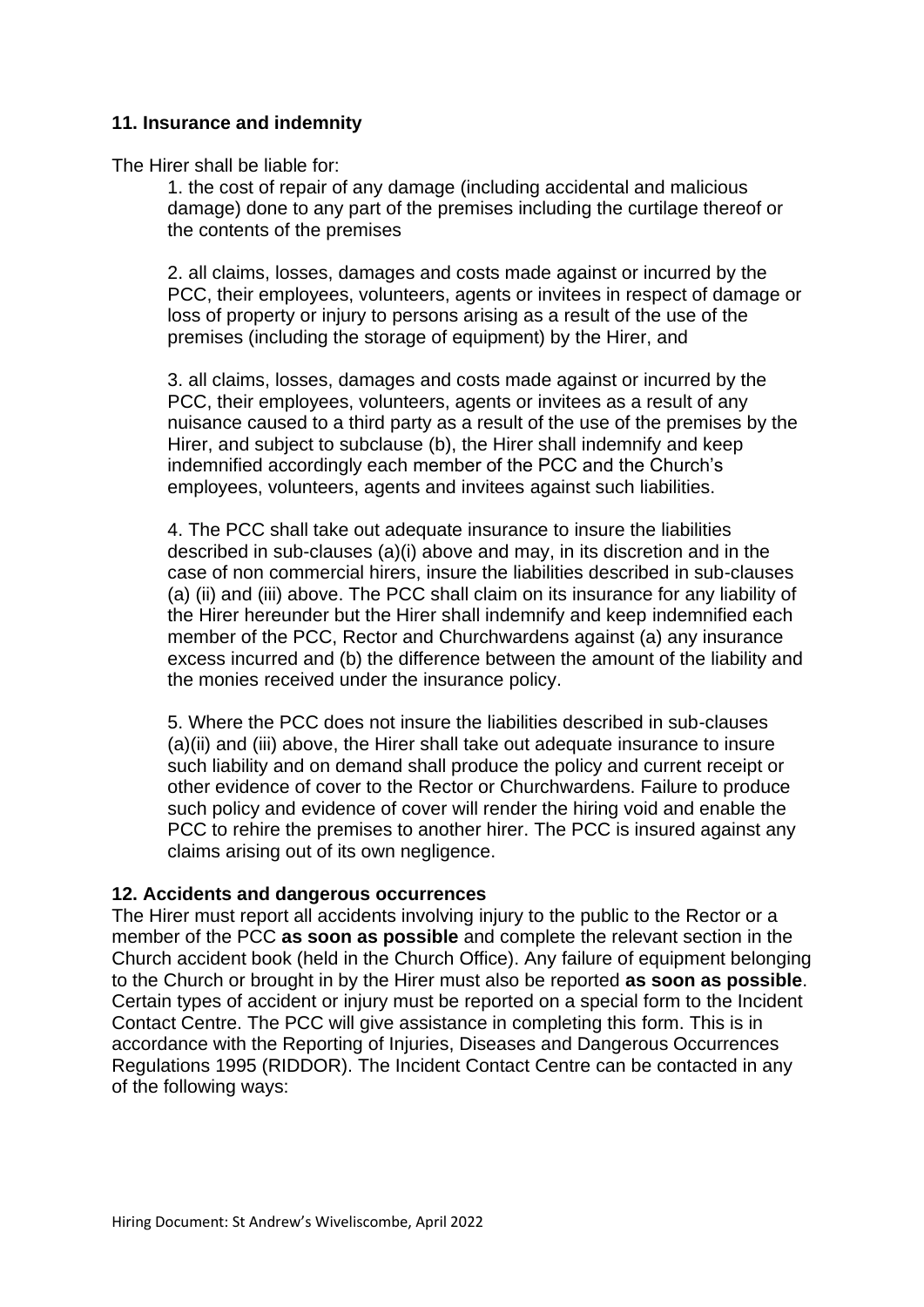- Telephone: 0845 3009923
- Facsimile: 0845 3009924
- Website: www.riddor.gov.uk or via the HSE website: www.hse.gov.uk
- Post: Incident Contact Centre, Caerphilly Business Park, Caerphilly, CF83 3GG

# **13. Explosives and flammable substances**

The hirer shall ensure that:

(a) Highly flammable substances are not brought into, or used in any part of the premises and that

(b) No internal decorations of a combustible nature (e.g. polystyrene, cotton wool) shall be erected without the consent of the PCC. No decorations are to be put up near light fittings or heaters.

# **14. Heating**

The Hirer shall ensure that no unauthorised heating appliances shall be used on the premises when open to the public without the consent of the PCC. Portable Liquefied Propane Gas (LPG) heating appliances shall not be used.

# **15. Drunk and disorderly behaviour and supply of illegal drugs**

The Hirer shall ensure that in order to avoid disturbing neighbours to the hall and avoid violent or criminal behaviour; care shall be taken to avoid excessive consumption of alcohol. Drunk and disorderly behaviour shall not be permitted either on the premises or in its immediate vicinity. Alcohol shall not be served to any person suspected of being drunk nor to any person suspected of being under the age of 18. Any person suspected of being drunk, under the influence of drugs or who is behaving in a violent or disorderly way shall be asked to leave the premises. No illegal drugs may be brought onto the premises.

### **16. Animals**

The Hirer shall ensure that no animals (including birds) except guide dogs are brought into the premises, other than for a special event agreed to by the PCC. No animals whatsoever are to enter the kitchen at any time.

### **17. Compliance with the Children Act 1989**

The Hirer shall ensure that any activities for children under eight years of age comply with the provisions of The Children Act of 1989 and that only fit and proper persons who have passed the appropriate Disclosure and Barring Service (DBS) checks and, from 2010, comply with ISA requirements have access to the children. Checks may also apply where children over eight and vulnerable adults are taking part in activities. The Hirer shall provide the PCC with a copy of their DBS check and Child Protection Policy on request.

### **18. Fly posting**

The Hirer shall not carry out or permit fly posting or any other form of unauthorised advertisements for any event taking place at the premises, and shall indemnify and keep indemnified each member of the PCC, the Rector and Churchwardens accordingly against all actions, claims and proceedings arising from any breach of this condition. Failure to observe this condition may lead to prosecution by the local authority.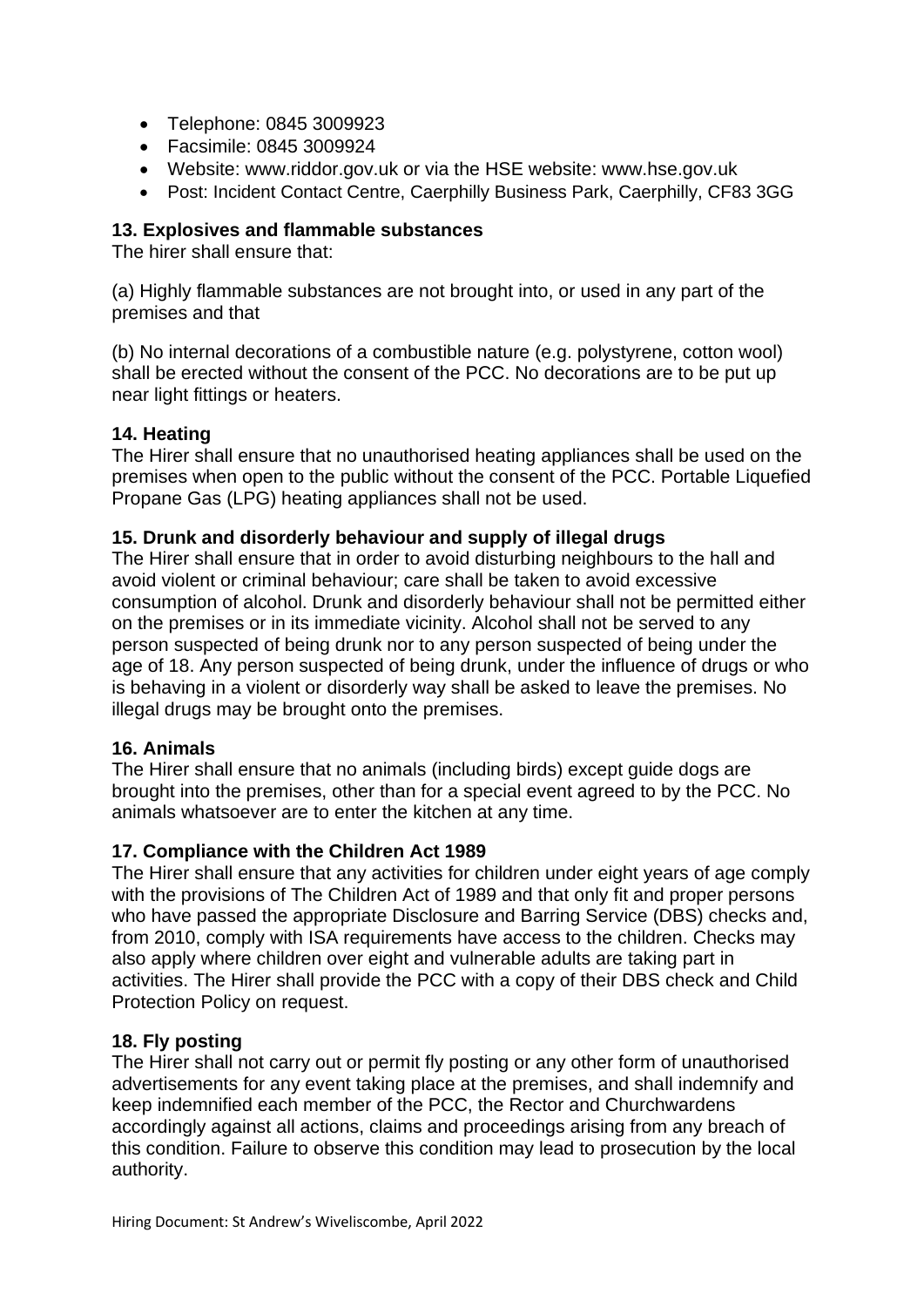### **19. Sale of goods**

The Hirer shall, if selling goods on the premises, comply with Fair Trading Laws and any code of practice used in connection with such sales. In particular, the Hirer shall ensure that the total prices of all goods and services are prominently displayed, as shall be the organiser's name and address and that any discounts offered are based only on Manufacturers' Recommended Retail Prices.

### **20. Film shows**

Children shall be restricted from viewing age-restricted films classified according to the recommendations of the British Board of Film Classification. Hirers should ensure that they have the appropriate copyright licences for film.

### **21. Cancellation**

If the Hirer wishes to cancel the booking before the date of the event and the PCC is unable to conclude a replacement booking, the question of the payment or the repayment of the fee shall be at the discretion of the PCC. The PCC reserves the right to cancel this hiring by written notice to the Hirer in the event of:

1. the PCC reasonably considering that (i) such hiring will lead to a breach of licensing conditions, if applicable, or other legal or statutory requirements, or (ii) unlawful or unsuitable activities will take place at the premises as a result of this hiring

2. the premises becoming unfit for the use intended by the Hirer

3. an emergency requiring use of the premises as a shelter for the victims of flooding, snowstorm, fire, explosion or those at risk of these or similar disasters. In any such case the Hirer shall be entitled to a refund of any deposit already paid, but the PCC shall not be liable to the Hirer for any resulting direct or indirect loss or damages whatsoever.

### **22. End of hire**

The Hirer shall be responsible for leaving the premises and surrounding area in a clean and tidy condition.

### **23. Noise**

The Hirer shall ensure that the minimum of noise is made on arrival and departure, particularly late at night and early in the morning. The Hirer shall comply with any other licensing condition for the premises.

### **24. Stored equipment**

The PCC accepts no responsibility for any stored equipment or other property brought on to or left at the premises, and all liability for loss or damage is hereby excluded. All equipment and other property (other than stored equipment) must be removed at the end of each hiring or fees will be charged for each day or part of a day at the hire fee per hiring until the same is removed.

The PCC may, use its discretion in any of the following circumstances:

(a) Failure by the Hirer either to pay any charges in respect of stored equipment due and payable or to remove the same within 7 days after the agreed storage period has ended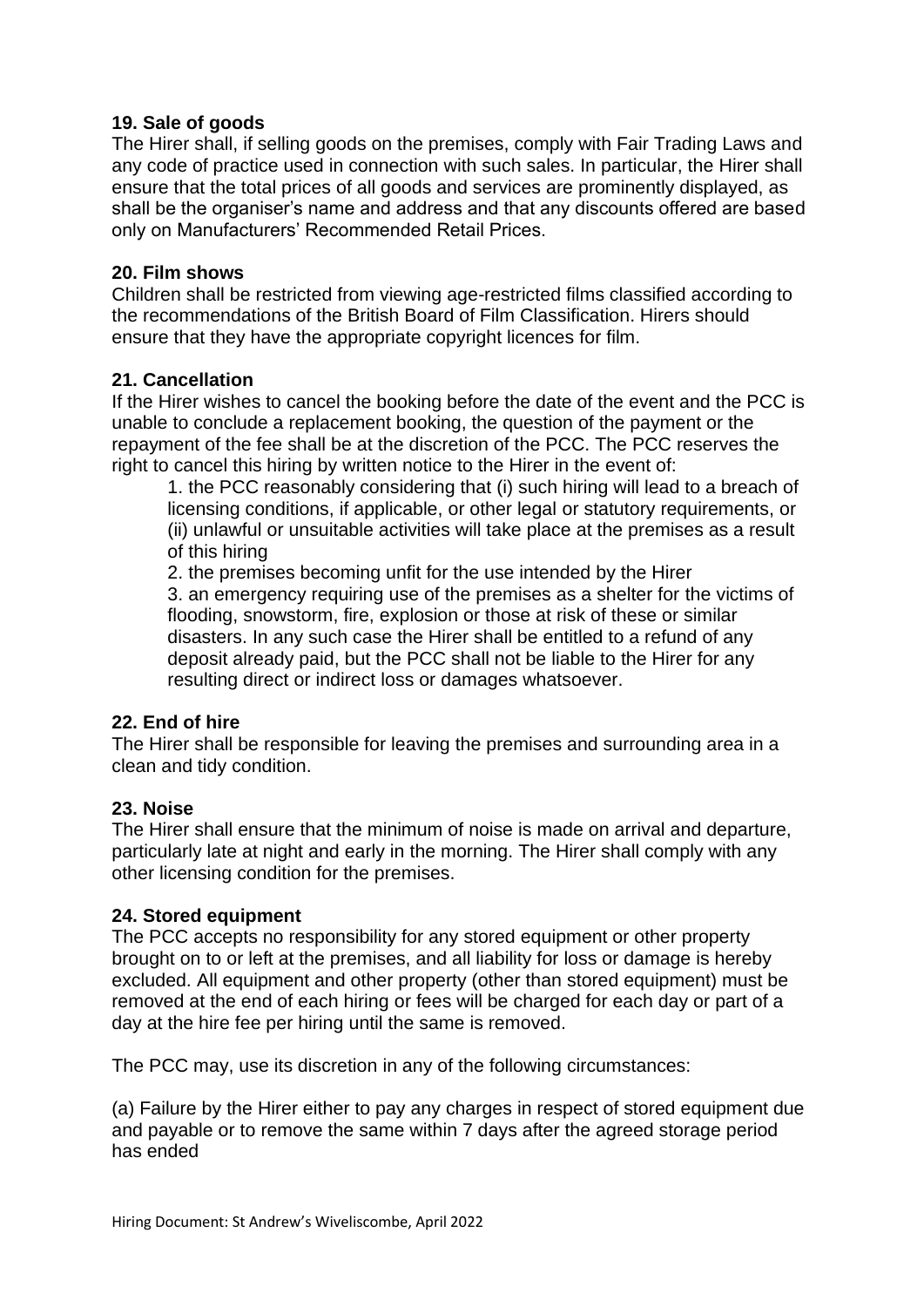(b) Failure by the Hirer to dispose of any property brought on to the premises for the purposes of the hiring. This may result in the PCC disposing of any such items by sale or otherwise on such terms and conditions as it thinks fit, and charge the Hirer any costs incurred in storing and selling or otherwise disposing of the same.

### **25. No alterations**

No alterations or additions may be made to the premises nor may any fixtures be installed or placards, decorations or other articles be attached in any way to any part of the premises without the prior written approval of the PCC, fixture or fitting or attachment so approved shall at the discretion of the PCC, remain in the premises at the end of the hiring. It will become the property of the PCC unless removed by the hirer who must make good to the satisfaction of the PCC or, if any damage caused to the premises by such removal.

### **26. No rights**

The Hiring Agreement constitutes permission only to use the premises and confers no tenancy or other right of occupation on the Hirer.

### **27. Dangerous and unsuitable performances**

Performances involving danger to the public, use of profane language or of a sexually explicit nature shall not be permitted.

### **28. Smoking**

The Hirer shall, and shall ensure that the Hirer's invitees comply with the prohibition of smoking in public places provisions of the Health Act 2006 and regulations made there under.

Any person who breaches this provision shall be asked to leave the premises